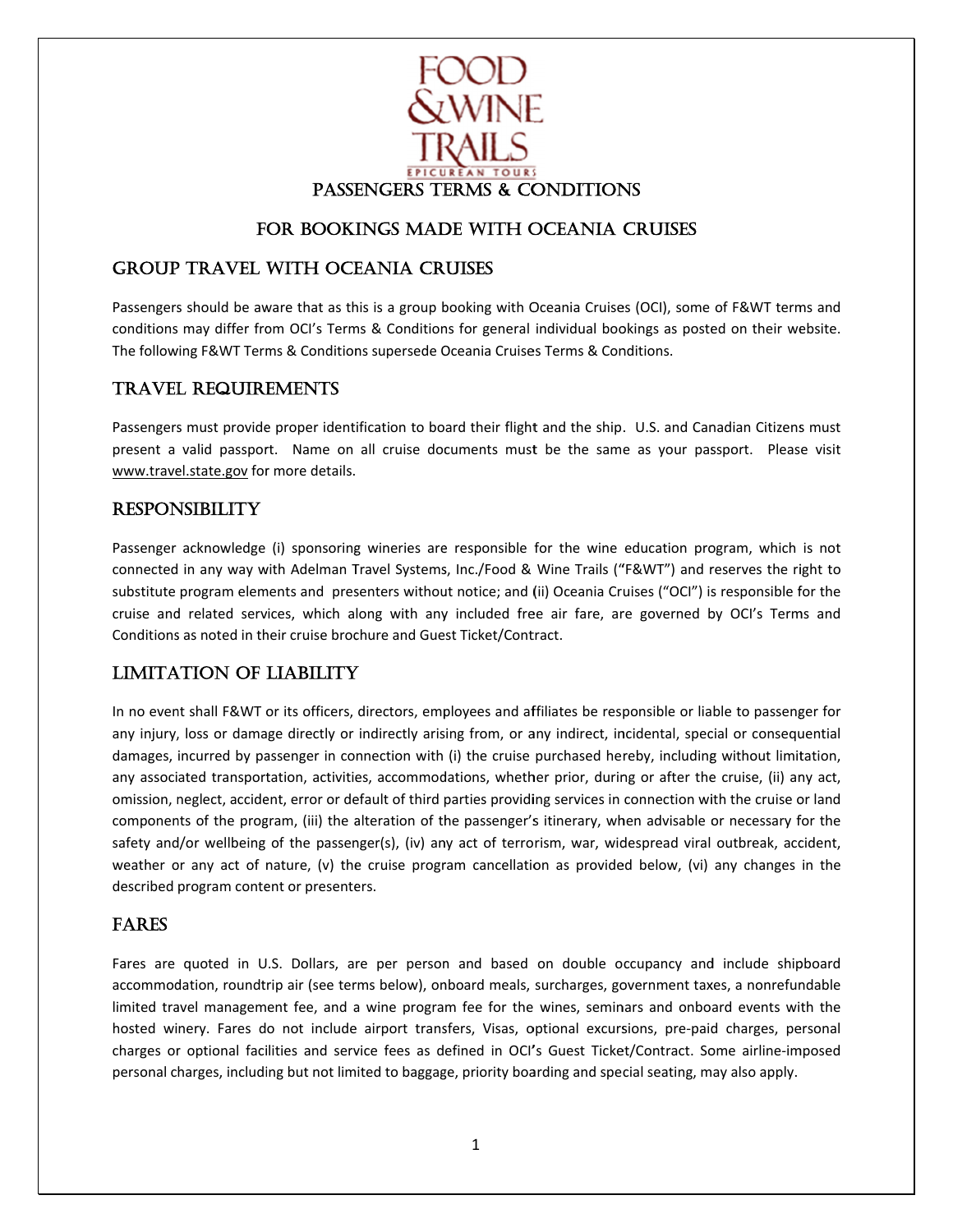

### **AIR**

"Free Airfare" promotion applies to economy class seating, round-trip flights only from OCI Primary Air Gateways and does not include ground transfers. Airfare is available from other U.S. & Canadian gateways at an additional charge. "Free Airfare" promotion includes airline fees, surcharges and government tax. Complete Terms and Conditions may be found in Oceania Cruises' Guest Ticket/Contract. F&WT strongly recommends submitting an Air Deviation Request to secure the best possible schedule, which is subject to \$175 per person fee and a minimum of \$50 per person travel management fee due at the time of request, both are non-refundable. Additional airline fees for deviated schedules may apply. Should you decide to book your own flights you will receive an air credit. Until deposits are received, OCI reserves the right to change or withdraw this air credit offer.

# **INDEPENDENT TRAVEL ARRANGEMENTS**

F&WT has no responsibility with regard to air or land travel arrangements made by non-refundable, restricted travel or frequent flyer tickets. This exclusion of liability includes consequences to independently arranged air or land travel that may result from last minute changes in the embarkation or debarkation ports, and delays in arrival at any airport or port location.

# **TRAVEL INSURANCE**

F&WT Strongly recommends you purchase Allianz Travel Insurance, or comparable comprehensive travel policy. It is our policy to inform every passenger of this option. Note that by not purchasing insurance, you assume all risk or loss. Insurance can only be cancelled within 10 days of its initial purchase if done in writing. Refer to the insurance brochure to ensure you have the correct coverage for your particular situation and requirements.

# **TERMINATION BY F&WT**

This wine education cruise program requires a minimum number of participants and F&WT reserves the right to cancel the program before the final payment date listed on the registration form if such minimum numbers is not achieved. Upon cancellation due to minimum numbers not achieved, F&WT will issue a full refund, less any third party cancellation penalties. F&WT advises that you understand the cancellation penalties of the third party suppliers of accommodation, transfers, airline tickets, or other arrangements, that you have purchased separately.

## **TERMINATION BY OCEANIA CRUISES**

Please refer to Oceania Cruises' full Terms and Conditions of the Guest Ticket/Contract for fees relating to the postponement or termination of the cruise, cancellation of optional facilities and services.

# **CANCELLATION AND REFUNDS POLICY**

All cancellations must be in writing and received by your travel advisor no later than the day before cancellation penalties are to be assessed. Please refer to the registration form for the payment and cancellation schedule and fees relating to the cancellation of your booking. Cancellation fees apply to name changes. Cancel fees cannot be applied or moved to another sailing.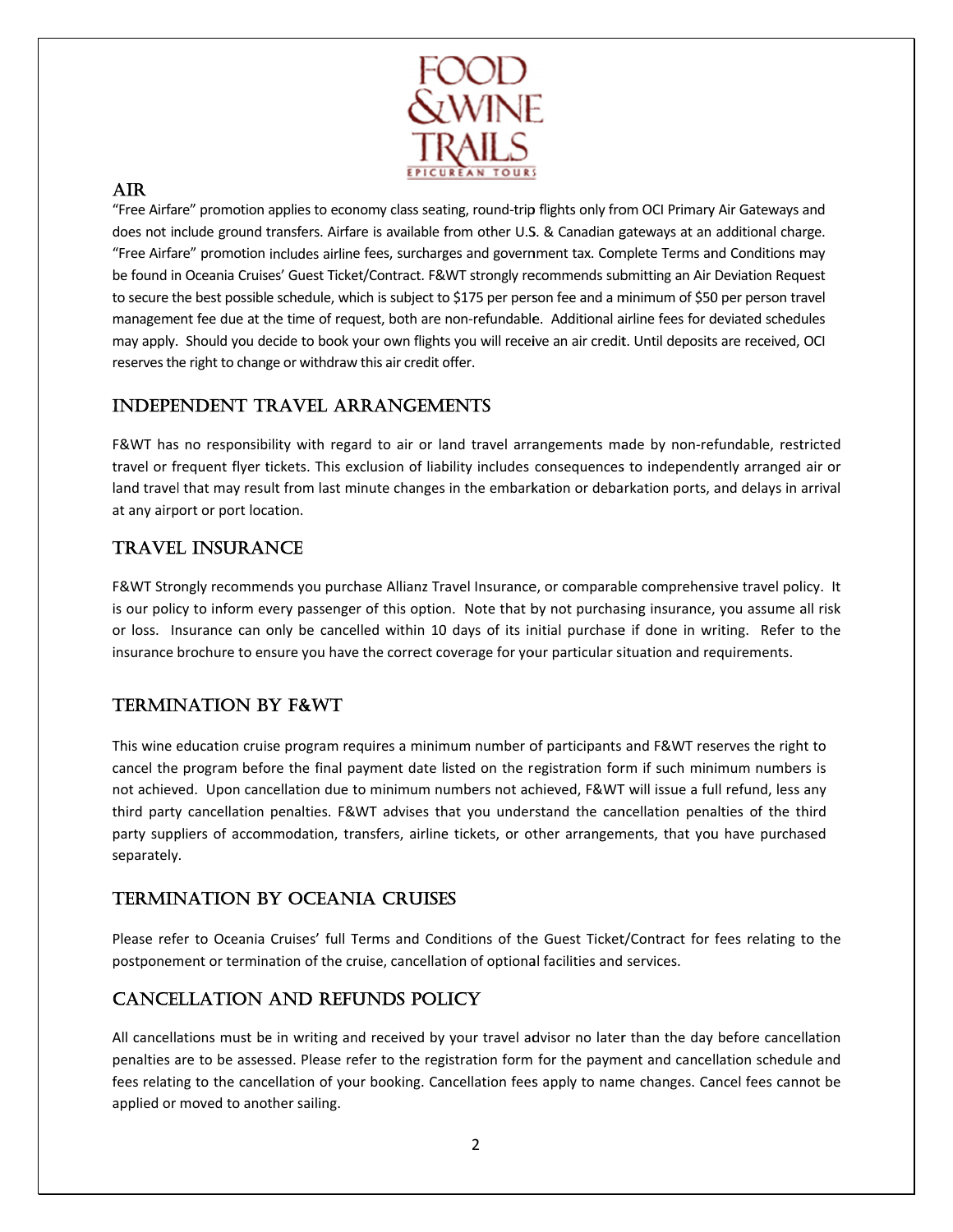

### **CHANGES TO A RESERVATION**

Changes to a reservation after deposit and prior to issuance of travel documents may result in assessment of administrative fees and service charges beyond the control of F&WT. Administrative fees will vary and are based on the type of change to your cruise departure, itinerary, hotel or land package or air supplement. Passengers are responsible for any additional costs incurred as a result of these changes. If a passenger wishes to change a booking from cruise only to include cruise and air travel arrangements after the full amount of the purchase price for the cruise only package is due and payable, Oceania Cruises will impose a change fee of \$150 per person. Bookings cannot be converted from cruise only to air/sea within thirty (30) days of sailing. Some changes, including name changes, may also be considered cancellations and applicable fees will be assessed. Any changes to a reservation that result in imposition of airline or other cancellation fees are the responsibility of the passenger. No refund will be made for unused or partially used portions of the cruise, air or land programs, including shore excursions.

### **GUEST ETIQUETTE AND CONSIDERATION**

F&WT reserves the right to ask any passenger to leave the wine education group who is acting inappropriately and/or who cannot control his or her behavior, and in such case passenger agrees they shall receive no refund for the cost of the cruise and F&WT shall have no liability for, or obligation to replace, missed or lost prepaid trip elements, nor is responsible to provide return transportation to any passenger left behind.

### PHOTO RELEASE

F&WT has included a photo release on the registration form. You may be photographed and/or videotaped for internal and/or promotional use. Upon signing this photo release you are granting and conveying to F&WT all rights, title and interest, including but not limited to any royalties, proceeds or other benefit and consent to F&WT using your full name, image and voice in any medium format for any publicity without further compensation or permission. Should you not agree to this, please cross this section out on the registration form and initial.

### **DISPUTES**

Any controversy, dispute or claim of whatever nature arriving out of, in connection with or relating to this registration form(s), or the interpretation, meaning, performance, breach or enforcement thereof, shall be resolved, at the request of either party to this contract, first by mediation in Santa Rosa, California and if mediation is unsuccessful by final and binding arbitration conducted before one neutral arbitrator in Santa Rosa, California, in accordance with the rules of California Code of Civil Procedure, Section 1280 ET. SEQ. All decisions of the arbitrator shall be final, binding and conclusive on all parties. This contract is binding on the parties and their respective heirs, representative and assigns. The contract shall be governed by, construed and enforced in accordance with the laws of the State of California.